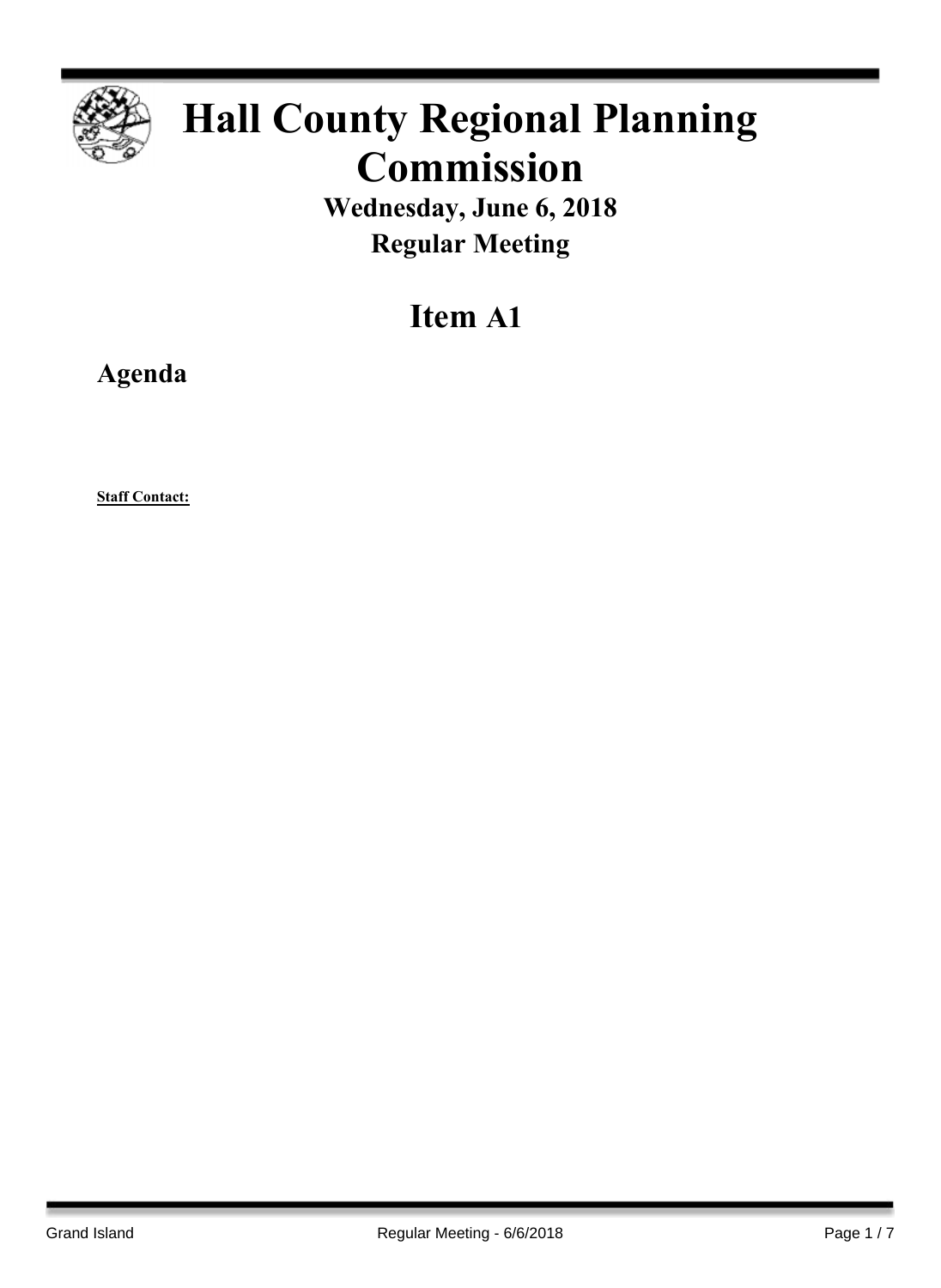#### **AGENDA AND NOTICE OF MEETING Wednesday, June 6, 2018 6:00 p.m. City Hall Council Chambers — Grand Island**

**1. Call to Order - This is a public meeting subject to the open meetings laws of the State of Nebraska. The requirements for an open meeting are posted on the wall in this room and anyone who would like to find out what those are is welcome to read through them**.

**The Planning Commission may vote to go into Closed Session on any Agenda Item as allowed by State Law.**

**The Commission will discuss and may take action on any item listed on this agenda.**

**The order of items on the agenda may be reorganized by the Chair to facilitate the flow of the meeting to better accommodate the public.**

- **2. Minutes of the May 2, 2018.**
- **3. Request Time to Speak.**
- **4. Public Hearing- Hall County One & Six year Road Plan -** concerning adoption of the 1 & 6 year street improvement plan, for Hall County, Nebraska for 2019-2024 (C-21- 2018HC).
- **5. Public Hearing Text Amendment of Hall County Zoning Resolution**. Concerning proposed amendments to various parts of Article 2 Section 2.03 Definition of Terms, and Article 4 Section 4.02 Agricultural – Primary District and Section 4.03 A-2 Secondary Agricultural District relative to livestock production. (C-06-2017HC)

### **Consent Agenda:**

- **6. Subdivision – Carey Subdivision Grand Island Final Plat-** Located north of Bismark Road E. and west of Stuhr Road S in the jurisdiction of Grand Island, Nebraska. (2 lots, 4.695 acres). This property is zoned B2 General Business Zone.
- **7. Subdivision – Copper Creek 11th Estates Subdivision Grand Island Final Plat -** Located south of Indian Grass Road and west of Brome Grass Road in the jurisdiction of Grand Island, Nebraska (8 lots, 1.71 acres). This property is zoned R2 Low Density Residential.
- **8. Subdivision – Copper Creek 12th Estates Subdivision Grand Island Final Plat -** Located south of Indian Grass Road, east of Switch Grass Street and west of Brome Grass Road in the jurisdiction of Grand Island, Nebraska (8 lots, 1.88 acres). This property is zoned R2 Low Density Residential.
- **9. Subdivision – Copper Creek 13th Estates Subdivision Grand Island Final Plat-**Located south of Indian Grass Road and to the west and east of Buffalo Grass Road in the jurisdiction of Grand Island, Nebraska. (13 lots, 3.37 acres). This property is zoned R2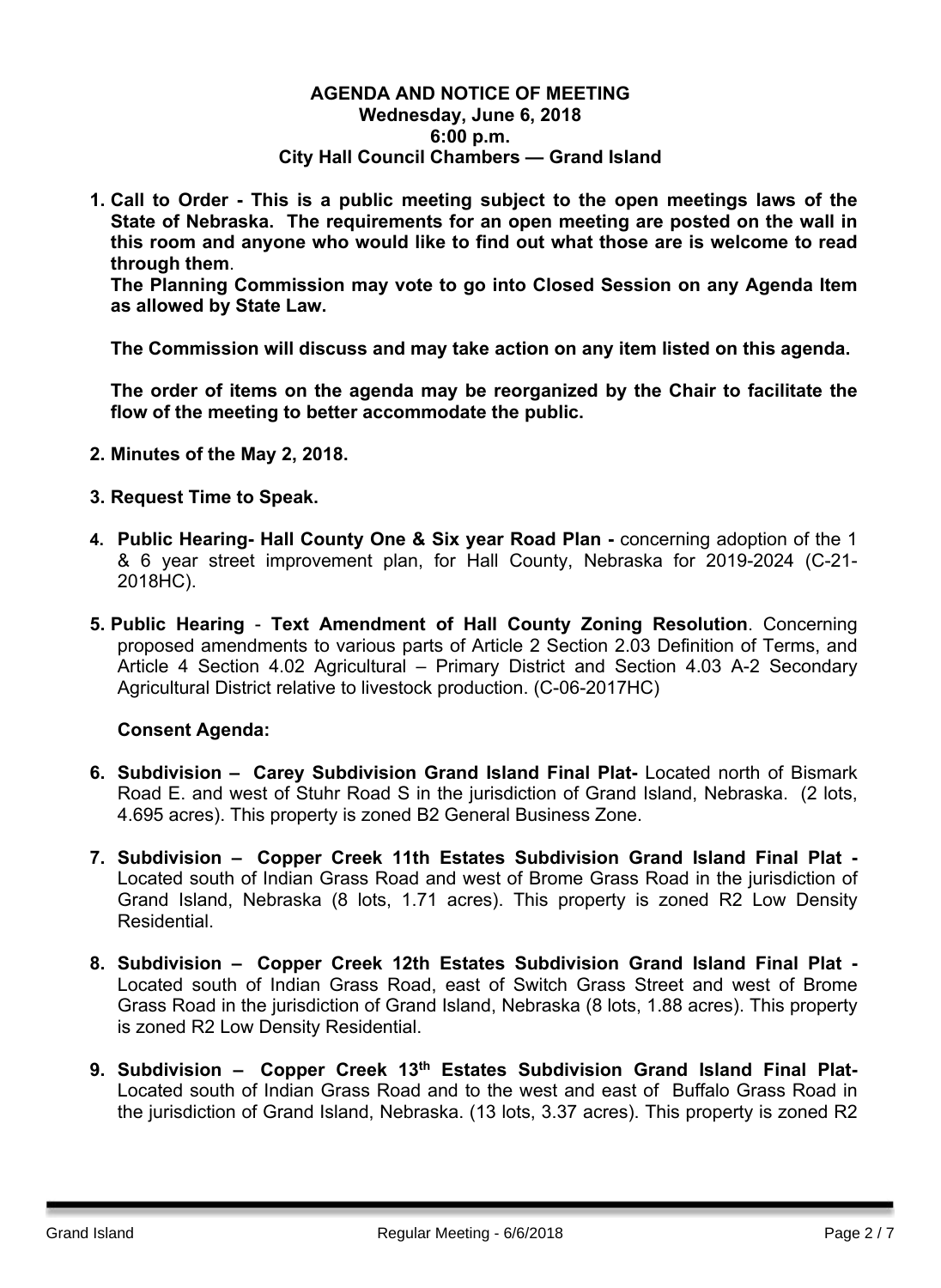Low Density Residential.

- **10.Subdivision – Fonner Subdivision Grand Island Final Plat-** Located south of Stolley Park Road and west of Stuhr Road in the jurisdiction of Grand Island, Nebraska. (6 lots, 34.848 acres). This property is zoned LLR Large Lot Residential.
- **11.Subdivision – Knuth Acres Subdivision Grand Island Final Plat-** Located south of Wildwood Drive W and west of Elk Drive in the jurisdiction of Grand Island, Nebraska. (1 lot, 1.19 acres). This property is zoned TA Transitional Agricultural Zone.
- **12.Subdivision – MCK Estates Subdivision Grand Island Final Plat-** Located South of Platte River Drive and west of US Highway 281 S and east of Hilltop Road in the jurisdiction of Doniphan, Nebraska. (1 lot, 4.157 acres). This property is zoned TA Transitional Agriculture Zone.
- **13.Subdivision – Nelson Subdivision Hall County Final Plat-** Located north of Lowry Road E, East of Stuhr Road S and west of Shady Bend Road S in the jurisdiction of Hall County, Nebraska. (2 lots, 6.69acres). This property is zoned A-1 Agricultural Zone – Primary District.
- **14.Subdivision- Prairie Creek Meadows 2 nd Subdivision Hall County Final Plat –** Located south of One-R Road and east of Webb Road in Hall County, Nebraska. (4 lots, 6.359 acres). This property is zoned PUD Planned Unit Development.
- **15.Subdivision- Prairieview Plaza Subdivision Grand Island Final Plat ––** Located north of Husker Highway, west of James Road and east of Prairieview Street in the jurisdiction of Grand Island, Nebraska, Nebraska. (4 lots, 33.57 acres). This property is zoned B2 General Business Zone.
- **16.Subdivision- RCI Subdivision Grand Island Final Plat –** Located west of Midaro Drive and east of Locust Street S. in the jurisdiction of Grand Island, Nebraska, Nebraska. (2 lots, 4.599 acres). This property is zoned B2 General Business Zone.
- **17.Subdivision- Rief Acres Subdivision Grand Island Final Plat –** Located north of Wildwood Drive W. and west of Locust Street S. the jurisdiction of Grand Island, Nebraska, Nebraska. (1 lot, 3.592 acres). This property is zoned GWC Gateway Corridor Zone.
- **18.Subdivision- Schup Subdivision Hall County Final Plat –** Located south of Lowry Road W., west of Locust Street S. and east of Blaine Street S. in the jurisdiction of Hall County, Nebraska, (1 lots, 4.84 acres). This property is zoned A-3 Agricultural - Transitional District Zone.

### **19.Directors Report**

- **20.Next Meeting July 11, 2018.**
- **21.Adjourn.**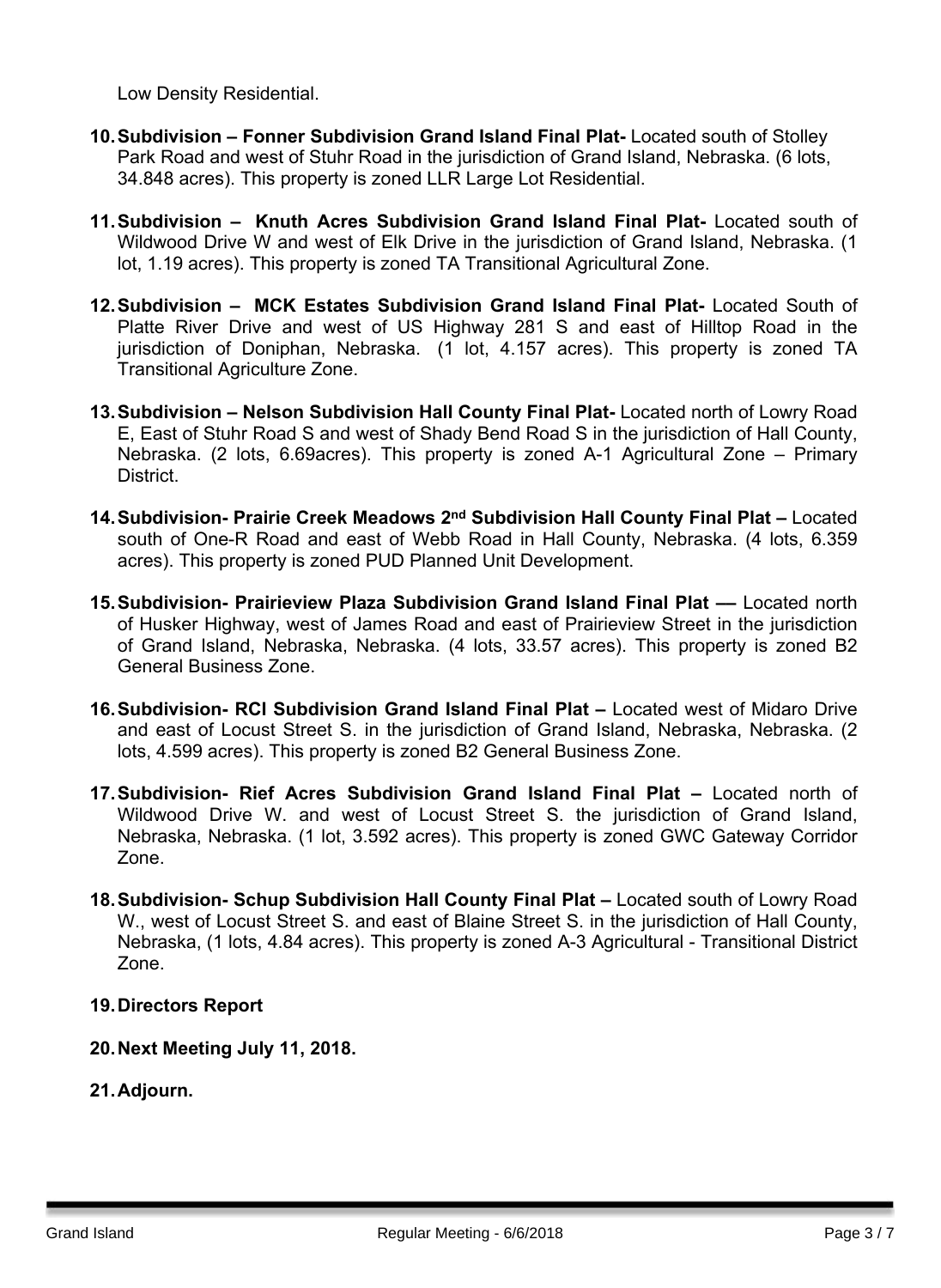**PLEASE NOTE: This meeting is open to the public, and a current agenda is on file at the office of the Regional Planning Commission, located on the second floor of City Hall in Grand Island, Nebraska.**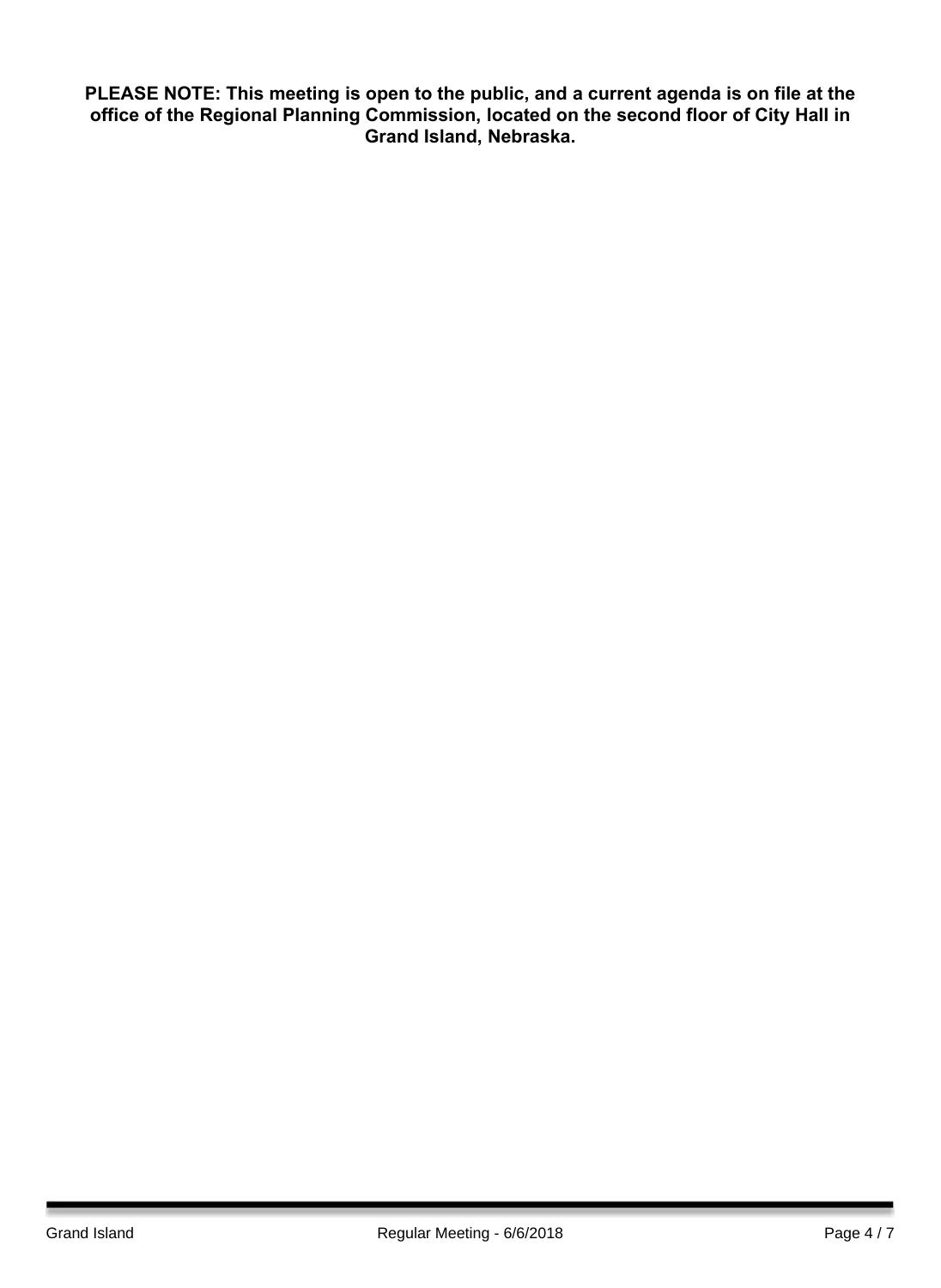### **Staff Recommendation Summary For Regional Planning Commission Meeting June 6, 2018**

- **4. Public Hearing – One and Six Year Road Plan – Hall County** Public hearing and action on Hall County's 2019 to 2024 road improvement plan. Hall County Engineer Steve Riehle will present the plan. A motion is in order. (C-21-2018HC) (Hearing, Discussion, Action)
- **5. Public Hearing -- Text Amendment of Hall County Zoning Resolution**. Concerning proposed amendments to various parts of Article 2 Section 2.03 Definition of Terms, and Article 4 Section 4.02 Agricultural – Primary District and Section 4.03 A-2 Secondary Agricultural District relative to livestock production. This is a continuation of the discussion of potential changes to the Hall County zoning regulations regarding livestock. See full memo. (C-06-2017HC) (Hearing, Discussion Action)
- **5. Subdivision – Carey Subdivision Grand Island Final Plat-** Located north of Bismark Road E. and west of Stuhr Road in the jurisdiction of Grand Island, Nebraska. (2 lots, 4.695 acres). This property is zoned B2 General Business Zone.
- **6. Subdivision – Copper Creek 11th Estates Subdivision Grand Island Final Plat -** Located south of Indian Grass Road and west of Brome Grass Road in the jurisdiction of Grand Island, Nebraska (8 lots, 1.71 acres). This property is zoned R2 Low Density Residential. Sewer and water are available to the subdivision the developer is proposing 37' streets.
- **7. Subdivision – Copper Creek 12th Estates Subdivision Grand Island Final Plat -** Located south of Indian Grass Road, east of Switch Grass Street and west of Brome Grass Road in the jurisdiction of Grand Island, Nebraska (8 lots, 1.88 acres). This property is zoned R2 Low Density Residential. Sewer and water are available to the subdivision the developer is proposing 37' streets.
- **8. Subdivision – Copper Creek 13th Estates Subdivision Grand Island Final Plat-** Located south of Indian Grass Road and to the west and east of Buffalo Grass Road in the jurisdiction of Grand Island, Nebraska. (13 lots, 3.37 acres). This property is zoned R2 Low Density Residential. Sewer and water are available to the subdivision the developer is proposing 37' streets.
- **9. Subdivision – Fonner View Estates Subdivision Grand Island Final Plat-**Located south of Stolley Park Road and west of Stuhr Road in the jurisdiction of Grand Island, Nebraska. (6 lots, 34.848 acres). This property is zoned LLR Large Lot Residential. This is along an existing County road and has been submitted as an addition to the City of Grand Island. Sewer and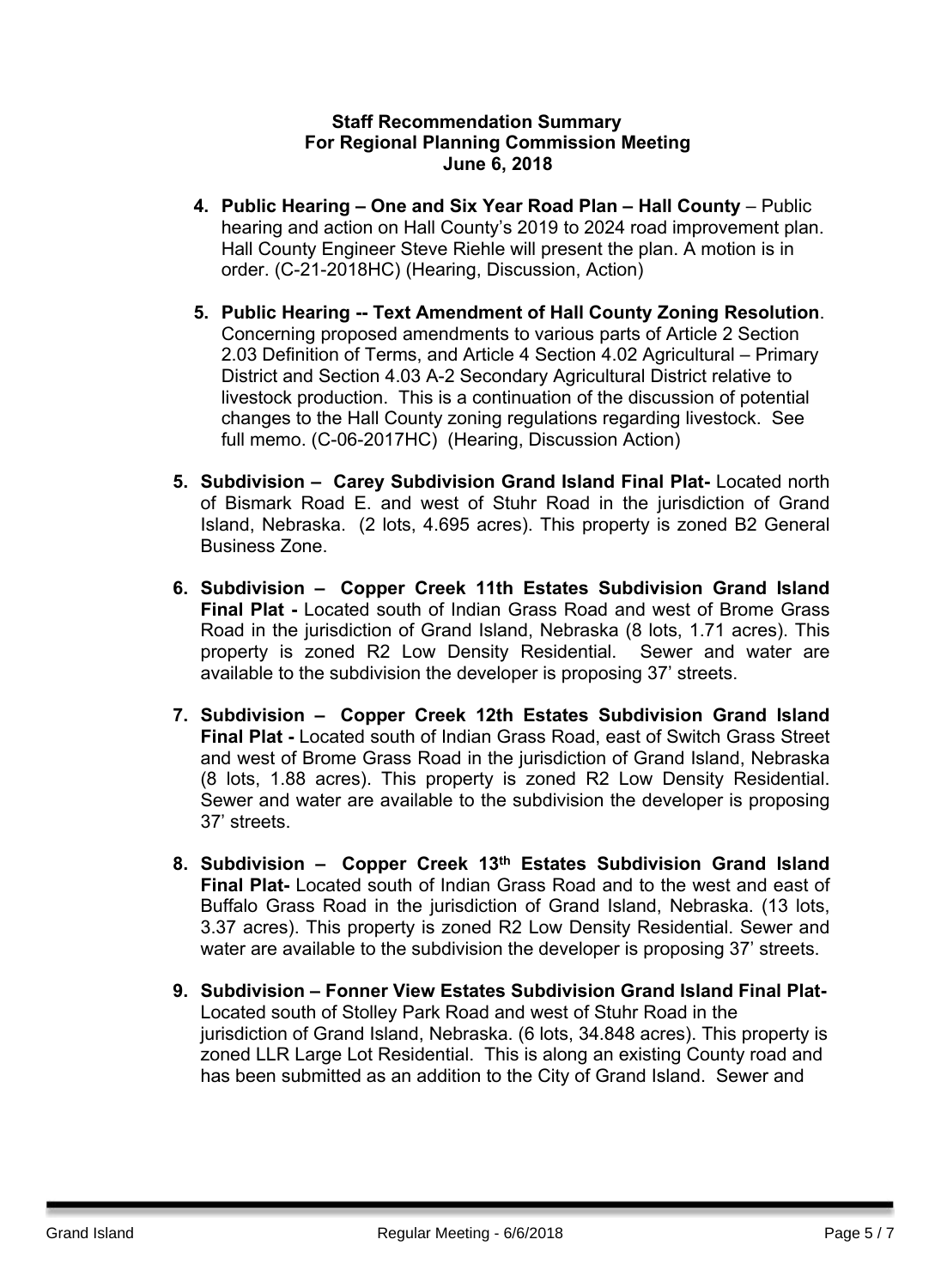water are not available.

- **10.Subdivision – Knuth Acres Subdivision Grand Island Final Plat-**Located south of Wildwood Drive W and west of Elk Drive in the jurisdiction of Grand Island, Nebraska. (1 lot, 1.19 acres). This property is zoned TA Transitional Agricultural Zone. This is along an existing County road and has been submitted as an addition to the City of Grand Island. Sewer and water are not available.
- **11.Subdivision – MCK Estates Subdivision Grand Island Final Plat-**Located South of Platte River Drive and west of US Highway 281 S and east of Hilltop Road in the jurisdiction of Doniphan, Nebraska. (1 lot, 4.157 acres). This property is zoned TA Transitional Agriculture Zone. This is along an existing County road and not adjacent to the Doniphan Village limits. Sewer and water are not available.
- **12.Subdivision – Nelson Subdivision Hall County Final Plat-** Located north of Lowry Road E, East of Stuhr Road S and west of Shady Bend Road S in the jurisdiction of Hall County, Nebraska. (2 lots, 6.69acres). This property is zoned A-1 Agricultural Zone – Primary District. This is a one time split from a tract of 80 acres and splitting an existing farmstead from a tract of more than 20 acres.
- **13.Subdivision- Prairie Creek Meadows 2 nd Subdivision Hall County Final Plat –** Located south of One-R Road and east of Webb Road in Hall County, Nebraska. (9 lots, 33.57 acres). This property is zoned PUD Planned Unit Development.
- **14.Subdivision- Prairieview Plaza Subdivision Grand Island Final Plat ––** Located north of Husker Highway, west of James Road and east of Prairieview Street in the jurisdiction of Grand Island, Nebraska, Nebraska. (4 lots, 6.359 acres). This property is zoned B2 General Business Zone. Sewer and water are available to the subdivision. No new streets are planned with this development.
- **15.Subdivision- RCI Subdivision Grand Island Final Plat –** Located west of Midaro Drive and east of Locust Street S. in the jurisdiction of Grand Island, Nebraska, Nebraska. (2 lots, 4.599 acres). This property is zoned B2 General Business Zone. Sewer and water are available to the lot fronting onto Locust and could be extended to the east.
- **16.Subdivision- Rief Acres Subdivision Grand Island Final Plat –** Located north of Wildwood Drive W. and west of Locust Street S. the jurisdiction of Grand Island, Nebraska, Nebraska. (1 lot, 3.592 acres). This property is zoned TA Transitional Agriculture. This is along an existing County road and has been submitted as an addition to the City of Grand Island. Sewer and